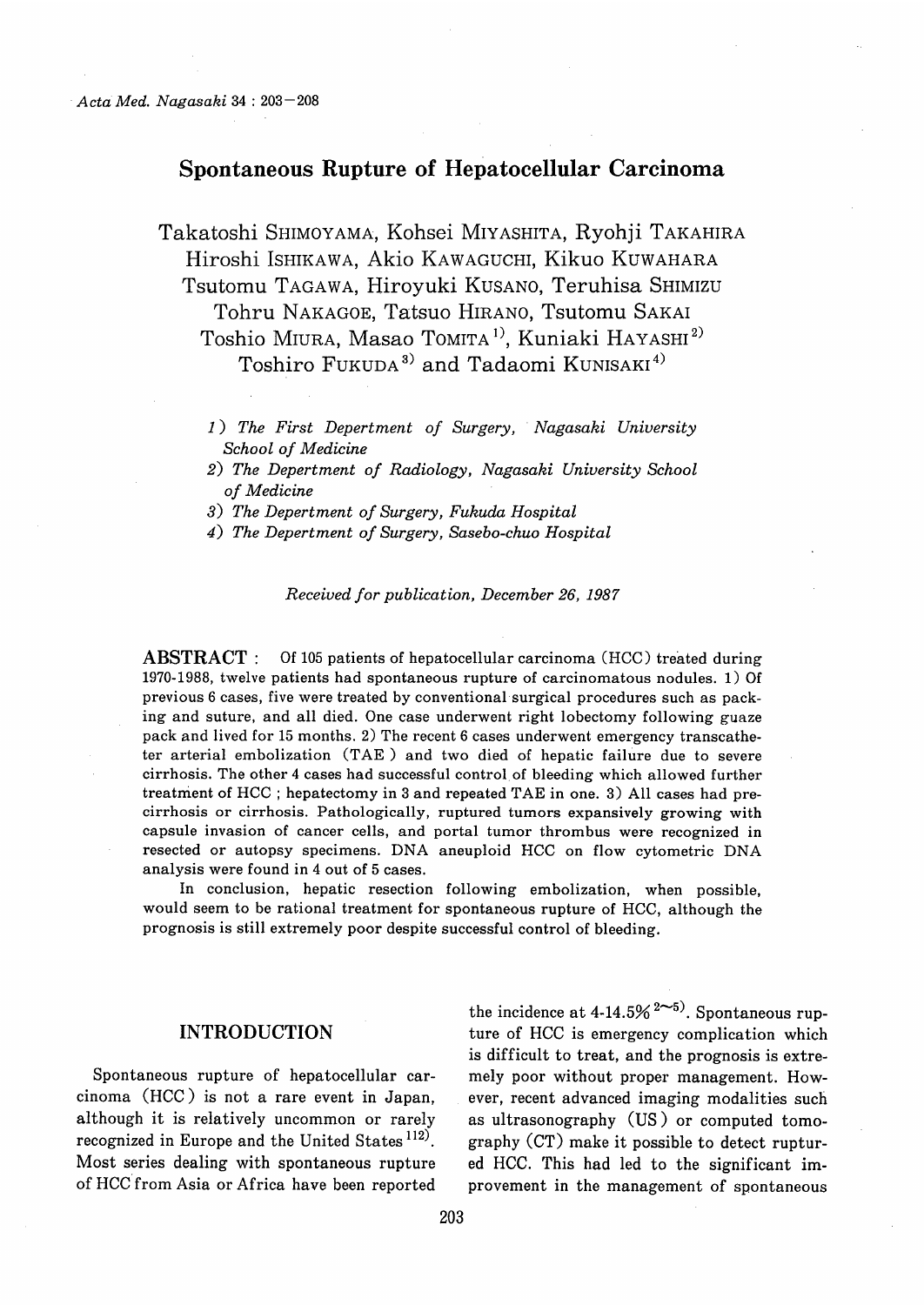rupture of HCC. Transcatheter arterial embolization (TAE) is now being used not only for diagnostic purposes but also in the treatment of ruptured HCC  $5^{\sim 9}$ .

The purpose of this article is to review our e xperience with spontaneous rupture of HCC, in appraisal of control of hemorrhage and therapy of HCC, and to investigate the pathological features of the ruptured HCC which might affect the patient's survival.

### MATERIALS AND METHODS

From January 1970 to December 1988, 105 patients with HCC were treated at our hospital. Twelve patients of this series who had spontaneous rupture of HCC were reviewed. The current series of rupture of HCC represented a sequal to the previous series with 6 patients reported from our department by authers covering the period from 1970 to 1977 10). Data from the previous series were presented to analyze some changing concepts in comparison with 6 patients in the recent series form 1978 to 1988, in which most patients were diagnosed by US or CT. In order to study the nature of ruptured tumor, pathological features of 7 ruptured tumors taken from operation and/or autopsy were investigated, and cellular DNA content was also measured in paraffin-embedded materials from 5 cases of HCC available by flow cytometry (FCM) according to Schutte's method $^{11}$ .

The profile of 12 patients with ruptured HCC is listed in Table 1. There were 11 men and one women ranging in age from 36 to 68 years with mean age of 52 years. Chronic liver disease was observed in all cases.

Recent six patients had been known to be associated with HCC before the onset of rupture of HCC (Case 1-6), and the other 6 in the previous series (Case 7-12) admitted with sudden onset of abdominal pain, and underwent emergency laparotomy to find ruptured HCC. Mode of ruptured HCC was subcapsular rupture in 3 cases (Case No. 4, 5, 6) and intraperitoneal bleeding in 9. Abdominal paracentesis was performed in 7 cases to confirme the presence of hemoperitoneum. US and CT prior to angiography were done for the recent 6 cases (Fig. 1, 2 ). Emergency hepatic angiogrhphy was performed for 6 cases, and the bleeding sites of hepatic tumors were identified in 3 cases (Fig. 3). In the other 3 cases, however, the extravasation of contrast material was not shown but typical hypervascular tumor were noted.

| Case<br>No.      | Age (ver)<br>/Sex | Gross<br>Appearance | Extravasion on<br>Angiography | Management       | Results        |
|------------------|-------------------|---------------------|-------------------------------|------------------|----------------|
| 1                | 57/M              | Nodular             | $+$                           | TAE              | 7 days<br>died |
| $\boldsymbol{2}$ | 58/M              | Nodular             | $\div$                        | TAE              | 2 days<br>died |
| 3                | 49/M              | Nodular             | $\overline{+}$                | TAE              | alive 18 mon.  |
| 4                | 43/M              | Massive             |                               | TAE              | alive          |
|                  |                   |                     |                               | Left lobectomy   | 24 mon.        |
| 5                | 62/M              | Massive             |                               | TAE              | died           |
|                  |                   |                     |                               | Subsegmentectomy | $9$ mon.       |
| 6                | 58/M              | Massive             |                               | TAE              | died           |
|                  |                   |                     |                               | Right lobectomy  | 1 mon.         |
| 7                | 43/M              | Nodular             |                               | Packing          | died           |
|                  |                   |                     |                               | Right lobectomy  | 15 mon.        |
| 8                | 66/M              | Nodular             | NΕ                            | Wedge resection  | died 14 days   |
| 9                | 36/M              | Nodular             | NЕ                            | Packing          | 8 days<br>died |
| 10               | 39/M              | Massive             |                               | Packing          | 8 days<br>died |
| 11               | 48/M              | Nodular             | NΕ                            | Packing          | died 12 days   |
| 12               | 67/M              | Nodular             |                               | Packing          | died 15 days   |

Table 1. Management of Spontaneous Rupture of HCC

NE : not examined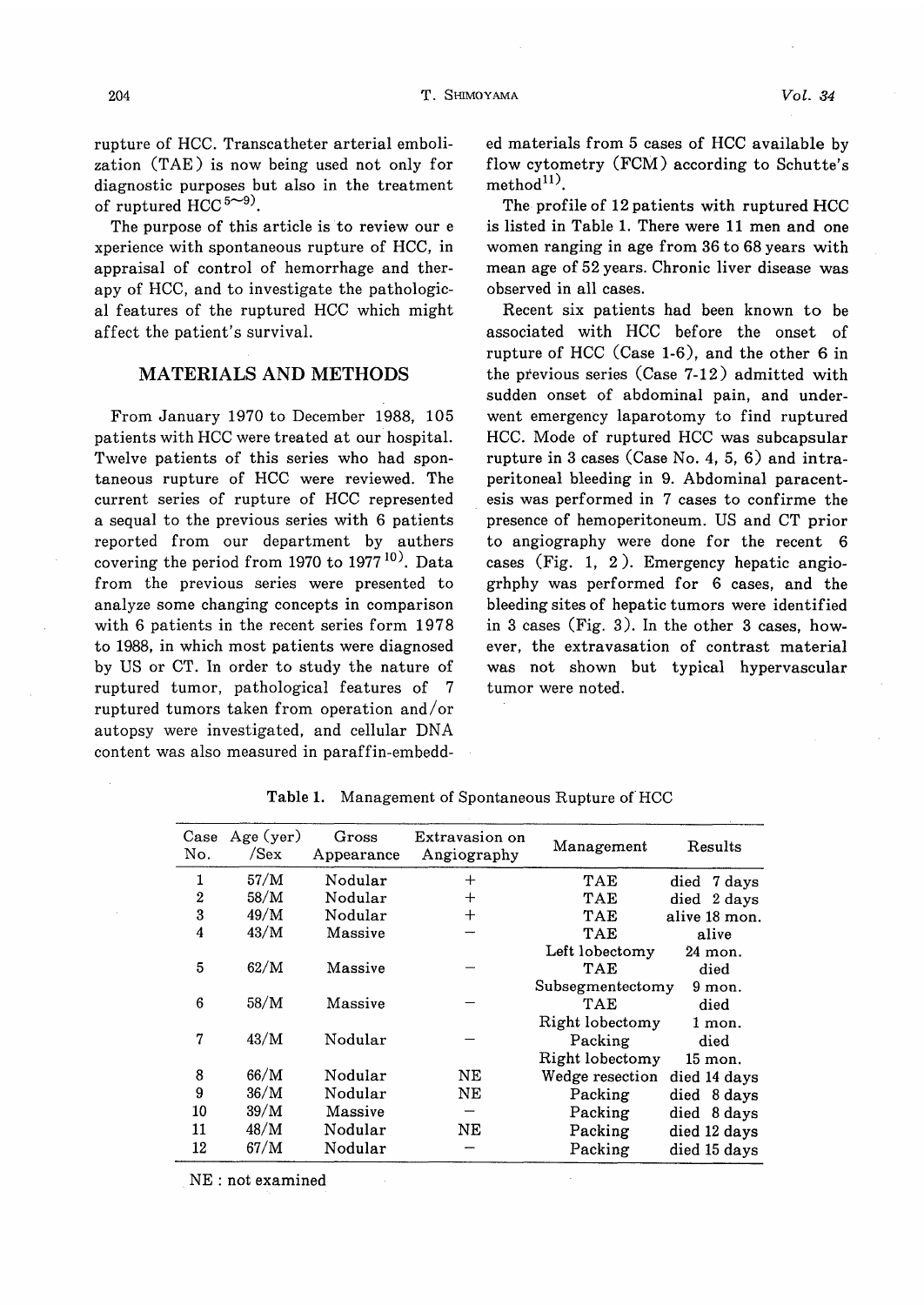

Fig. 1. Emergency ultrasonography in Case 6 showing  $4.7 \times 3.5$  cm hypoechoic lesion with an abrupt of peripheral rim (arrow) which suggested ruptured HCC.



Fig. 2. CT imaging of Case 4 demonstrating subcapsular rupture of HCC in left lobe.

### TREATMENTS AND RESULTS

Recent 6 patients underwent emergency TAE using stainless-steel coil. A mixture of Gelform, 2 0 mg of mitomycin C (MMC) and contrast



Fig. 3. Selective hepatic angiogram in Case 3 demonstrating a solitary hypervascular tumor with irregular and tortous vessels and extravasion of contrast media from anterior branches of right hepatic artery (arrow).

material was administered into the hepatic artery of one case (Case No. 3). Three patients with subcapsular rupture were managed by lipiodolization suspended with 2 0 mg of MMC or adriamycin. Celiac angiography after embolization revealed the disappearance of extravasation and occlusion of the tumor vessels in all cases. Two patients who had severe cirrhosis and multiple intrahepatic metastases died 2 and 7 days after TAE because of hepatic failure and gastric bleeding following DIC. One patient (Case 2) who had two tumors in right lobe was repeatedly treated by TAE only (Fig. 4), and is still alive 18 months after initial TAE.



Fig. 4. CT imaging 6 months after embolization in the same case as figure 3 showing a high density area with retension of lipiodol (arrow) and markedly reducing in tumor size.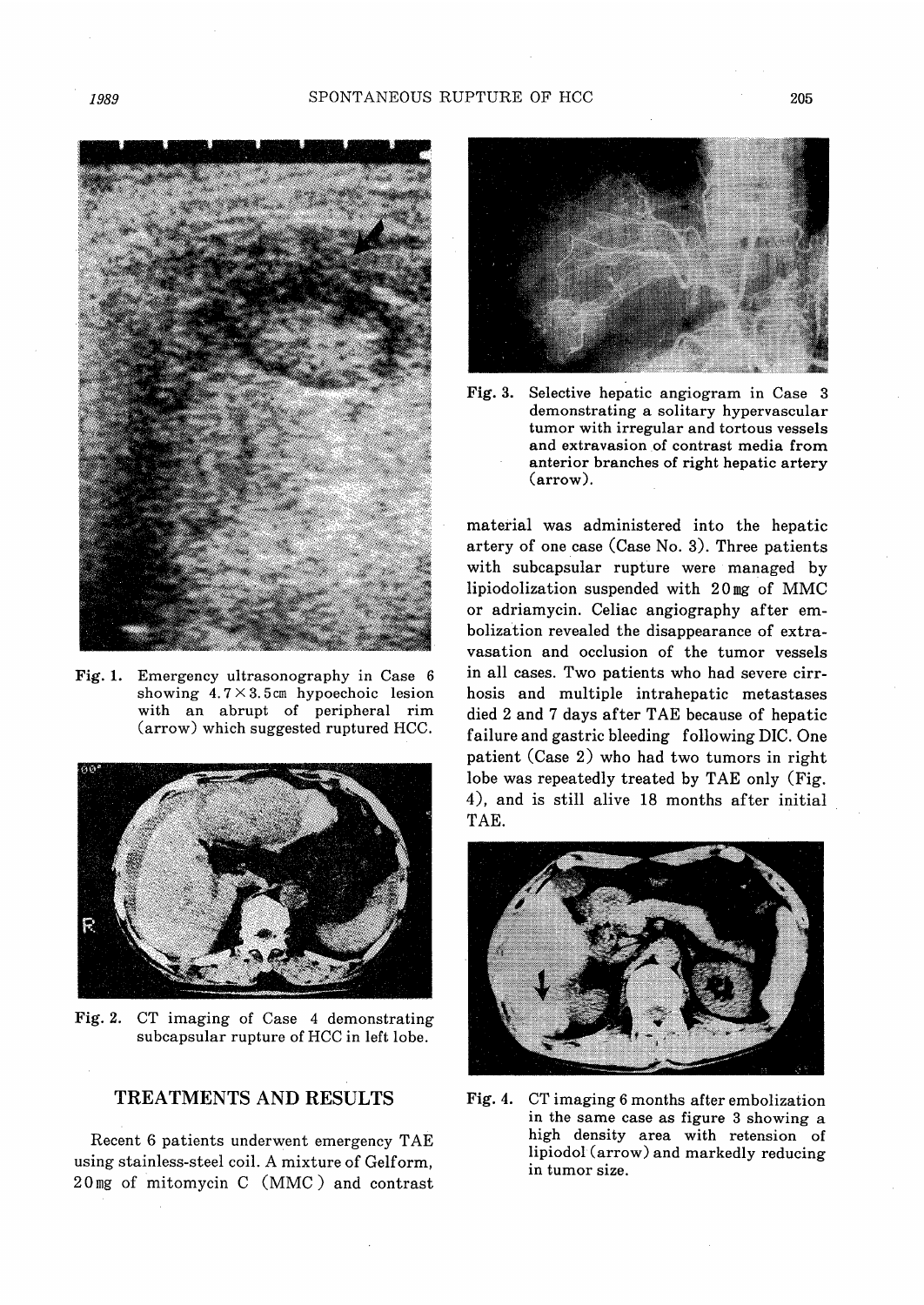Three patients with subcapsular rupture from solitary tumor underwent hepatic resection 14 days, 25 days and 15 months later, respectively. One patient with right lobectomy (Case 6) developed progressive jaundice and had uneventful course despite treatment of plasmaphoresis. The patient with subsegmentectomy (case 5) lived for 9 months, but finally died of recurrence of the tumor. The third patient with left lobectomy (Case 4) was alive 2 years after operation without any recurrence.

In the previous series, one patient (Case 7) was referred to our hospital with guaze packing because of ruptured HCC from right lobe in a hospital, and right lobectomy was done 21 days after initial surgery. He died of recurrence 15 months after second surgery. The other 4 patients underwent conventional procedure such as oxcel, gelform or omental packing, resulted in early death.

#### Pathologic features

Macroscopic types of rupture of HCC on angiogram and/or operative findings were 8 cases in nodular and 4 in massive, but none was diffuse (Table 1).

Pathologic findings and tumor ploidy of 7 ruputured tumors taken from operation and autopsy were summarized in Table 2. All cases had chronic liver disease ; precirrhosis, 2 case ; and liver cirrohsis, 5 cases. The maximum diameter of ruptured tumors ranged from 3.0 cm to 10.5cm.

Grossly, these tumors were firmly encapsulated by fibrous tissues, which demonstrated expansive growth, and rupture was observed at the surface of the tumor (Fig. 5).



Fig. 5. Cut surface of rupturee HCC in Case 1 showing  $2 \times 3$ cm demarcated tumor with ruptured surface.

Histologic type according to Edmondson's classification was grade  $II$  in 4 cases and grade III in 3. Invasion of cancer cells extending through capsule and the presence of tumor thrombus were microscopically observed in 6 cases. In one case (Case 6), most of the tumor had been necrotic by TAE, although viable tumor cells were found in the periphery of tumor capsule.

Tumor ploidy patterns on flow cytometric DNA analysis were aneuploid in 4 cases and diploidy in one.

#### DISCUSSION

The clinical features of ruptured HCC are sudden onset of severe abdominal pain, shock,

| Case | Ruptured Tumor |               |         |        |         |                  |                          |                  |  |
|------|----------------|---------------|---------|--------|---------|------------------|--------------------------|------------------|--|
| No.  | Age/Sex        | $Size$ $(cm)$ | Histol. | fc     | fc-inf  | ٧D               | DNA Index                | liver<br>disease |  |
| $1*$ | 57/M           | 3.0           | III     |        | $++$    | 2                | NE                       | LC               |  |
| 4    | 68/M           | 10.5          | П       | ┿      | $^+$    |                  | $2.07(A_{D})$            | PС               |  |
| 5    | 62/M           | 7.8           | Ш       | $^+$   | $\,+\,$ |                  | 1.55(Ap)                 | PC               |  |
| 6    | 58/M           | 4.7           | П       | $\div$ | $\div$  | 0                | ΝE                       | LC               |  |
| 7    | 43/M           | 3.5           | п       |        | $++$    | 2                | 1.81(Ap)                 | LC               |  |
| 8    | 66/M           | 6.0           | Π       |        | $++$    | $\boldsymbol{2}$ | 2.17(A <sub>D</sub> )    | LC               |  |
| 11 * | 48/M           | 6.5           | m       |        | $+ +$   | 2                | (D <sub>D</sub> )<br>1.0 | LC               |  |

Table 2. Histological Findings of Spontaneous Rupture of HCC

\* : Autopsy case ; fc ; capsule formation ; fc-inf : capsule invasion of cancer cell ; vp : portal tumor thrombus ;  $(Ap)$  : aneuploidy ;  $(Dp)$  : diploidy ; PC : Precirrhosis ; LC : liver cirrhosis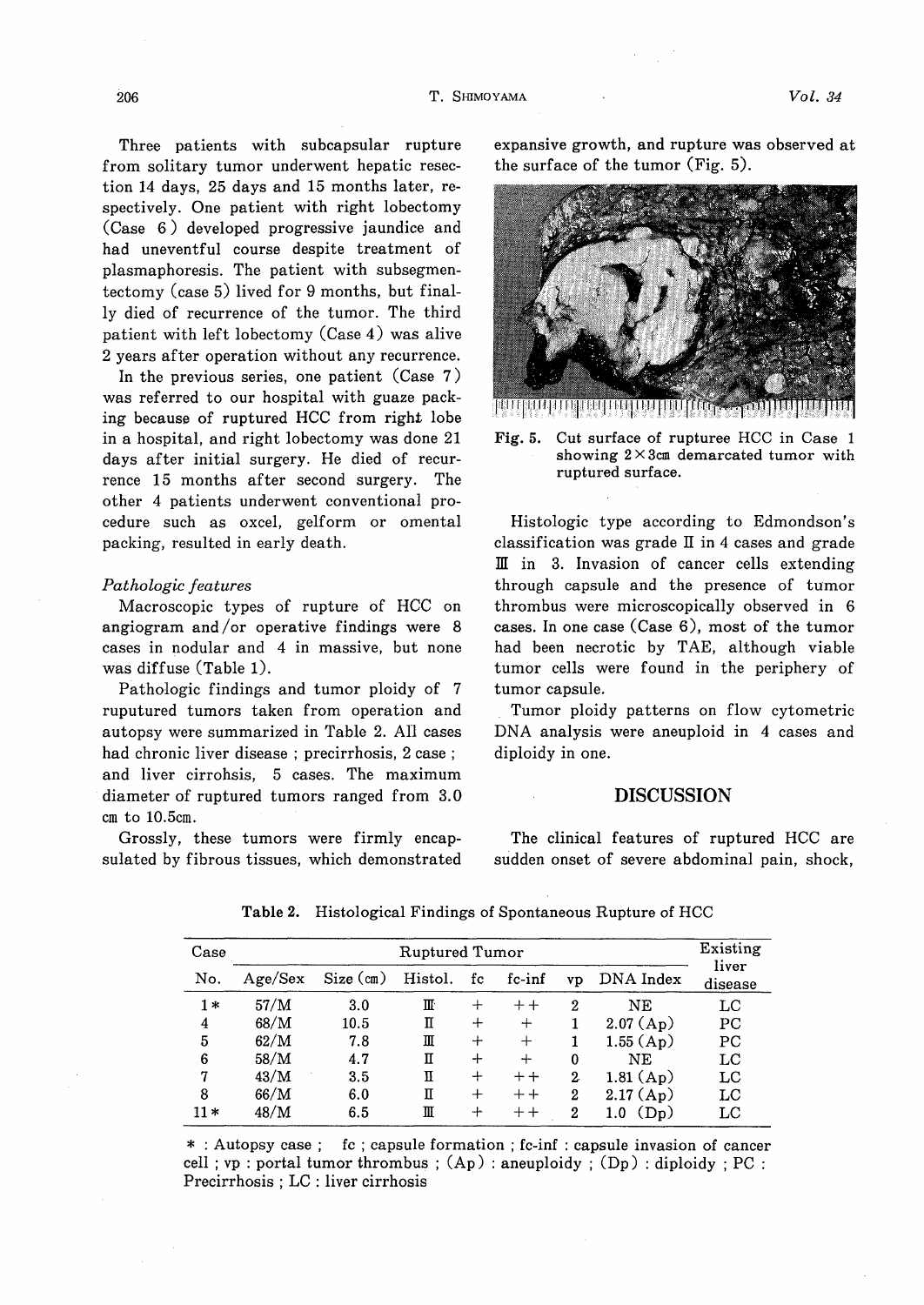and presence of blood in the peritoneal cavity. In the previous series, diagnosis have been made by the history of HCC, detection of the bloody ascites by abdominal paracentesis, and the hypervascular tumors and the extravasation of the contrast material on hepatic angio- $\text{gram}^{2, 4, 10, 12}$ . In the patients with acute abdominal pain without a history of HCC, it is difficult to diagnose accurately the spontaneous rupture of HCC <sup>2, 4, 12</sup>). In our 3 patients, laparotomy was doue because of uncertain diagnosis and suspicion of peritonitis. However, in our recent 6 cases, US, CT and angiography proved to be most useful in the diagnosis of ruptured HCC. Of these diagnostic modalities available, US could evaluate pathological features of the tumor and its location.<sup>[3]</sup> Ruptured HCC were hypoechoic with some strong central echogenecity, reflecting the pathological features such as partial abrupted capsule and tumor parenchyma with necrosis.

Arteriography may provide useful information on the vascular supply of the tumor with bleeding vessels, and also can be utilized for the therapy of TAE for active sources of hemorrhage, although the incidence of extravasion of contrast material on angiography has been reported to range from 24% to 35.7% of ruptured HCC  $5^{\sim 9}$ .

Successful control of bleeding by emergency embolization of the hepatic artery and a longer survival was achieved in 4 out of 6 cases. This allowed further treatment of the HCC, as compared with conventional surgical procedure such as suture and packing which failed to control hemorrhage in most cases due to friability or necrosis of the tumor. Generally, it has been reported that the mortality rate of those who underwent conventional surgical procedures including hepatic arterial ligation was  $52.9\% - 90\% + 5, 14$ . Our current series suggests that TAE should be a useful therapeutic modality for spontaneous rupture of HCC even in the patient with advanced stage of HCC, and that surgery should be. performed only when the embolization fails to control the bleeding.

There are many reports of TAE for reducing the tumors of HCC. However, embolization had substantially no effect on daughter nodules or tumor thrombi within the portal vein, which seems to improve certain limitaitons on the application of this therapy  $15^{\sim}17$ ). Hepatic resection followed by TAE, when possible, would seem to be the rational treatment for spontaneous rupture of HCC.

Several factors contributing to rupture of HCC have been pointed out<sup>5,18)</sup>: pathologically, 1) encapsulated tumor, 2) capsule invasion of cancer cells, 3) portal tumor thrombus, 4 ) tumor size, and physiologically, 1) neovascularization, 2) increased intrahepatic shunting, 3 ) obstruction of branches of the hepatic vein draining the tumor bearing area, 4). portal hypertension due to preexisting cirrhosis.

In the present series, the rupture occurred almost exclusively in cases with associated cirrhosis, and several pathologic features contributing to rupture were observed in most cases. But two cases had the ruptured tumor smaller than 4 cm in size. It was considered that the tumor expansively growing in coexisting cirrhosis was partcularly prone to rupture even in small size, and that the physiological factors would seems to play important roles in the pathogenesis of the spontaneous rupture.

The prognosis of the patient with rupture of HCC is still extremely poor despite successful control of the bleeding. It has been shown that numerous clinical and histological parameters have prognostic significance in  $HCC<sup>19, 20</sup>$ . The important factors affecting the patient's survival have been the presence or absence of cirrhosis and stage of the disease  $21$ ). Recently, many reports have suggested that the DNA content of the tumor was important for the prognosis, but a few have been studied on HCC  $^{22\sim24}$ ). We recognized DNA aneuploid pattern on flow cytometric DNA analysis in 4 out of 5 ruptured specimens. The aneuploid tumor may lead to rapid dissemination of. the disease and patient death within a short period of time as has been noted for some other human tumors. But the results of this report must be confirmed by additional data based on a large group of patients.